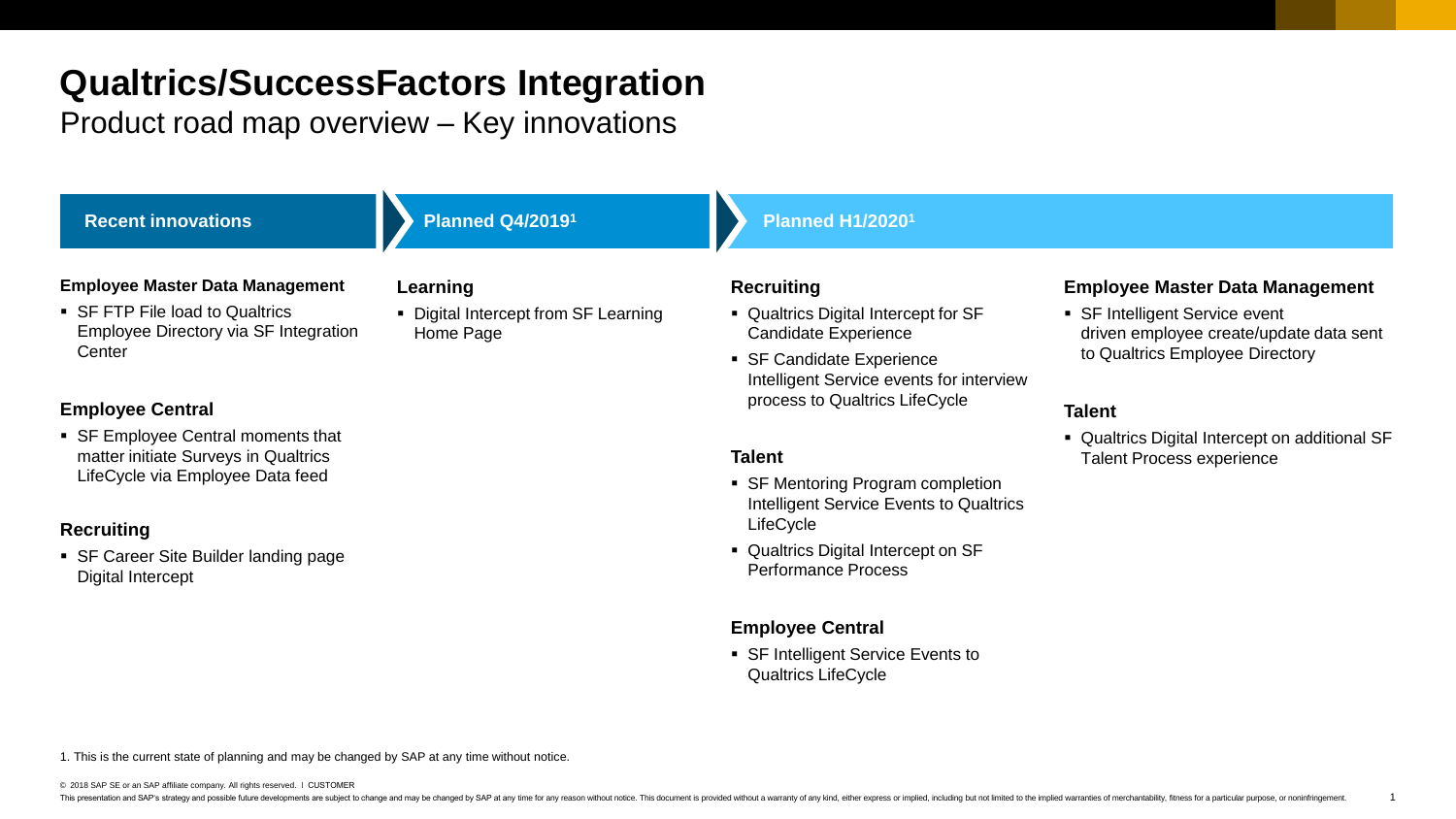### **Qualtrics/SuccessFactors Integration**

Upcoming short-term and midterm innovations

### **Additional investigation (next 12 months):**

- **Employee Master Data Integration via "SAP Master Data Workforce"**
- Access Qualtrics 360 Detailed Report from SF Talent use cases
- Qualtrics 360 integrations into Talent
- Send users to SF learning screens from Qualtrics Recommended Actions
- Qualtrics surveys available as SuccessFactors Engagement Cards in future UXR Home Page and Mobile
- Qualtrics Engagement Survey Results and Qualtrics 360 portal accessible via official portlet on UXR Home page and Mobile
- Qualtrics integrated support with SF Learning for Training Program Evaluations

### **On the radar (next 24+ months):**

- Additional support for X+O Analytics
- Support for Qualtrics analytics data embedded within SuccessFactors
- **Qualtrics Action Plan Integration with Goals/CPM**
- **Enhancement of Qualtrics 360 to support dynamic SF goals and competencies**
- **E** Manager/Team lead survey generation and launch
- Qualtrics suggested actions and tasks included in intelligent recommendations within SF
- Qualtrics EX use cases in conversational flows via SAP Conversational AI

© 2018 SAP SE or an SAP affiliate company. All rights reserved. ǀ CUSTOMER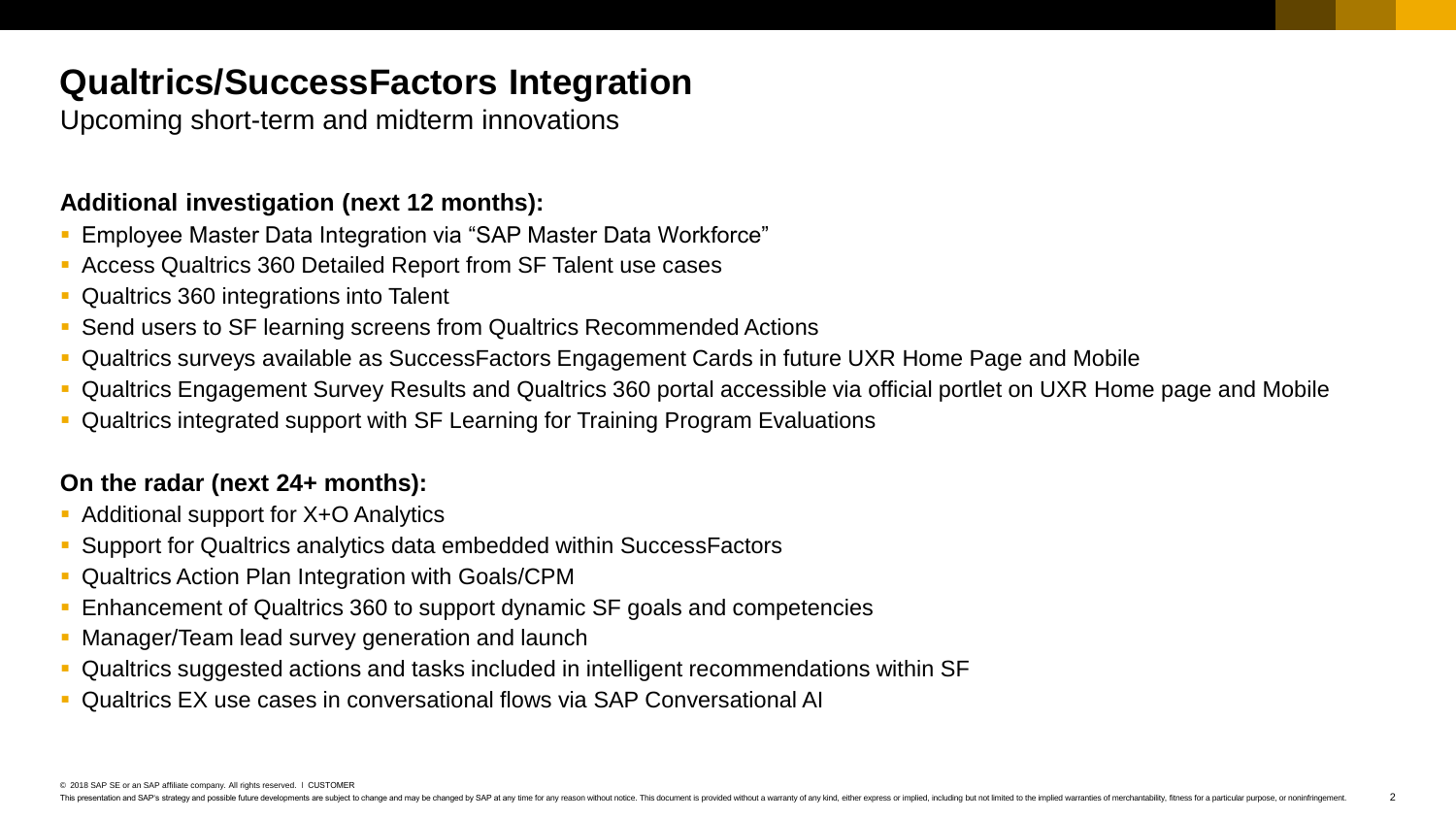# **APPENDIX**

© 2018 SAP SE or an SAP affiliate company. All rights reserved. ǀ CUSTOMER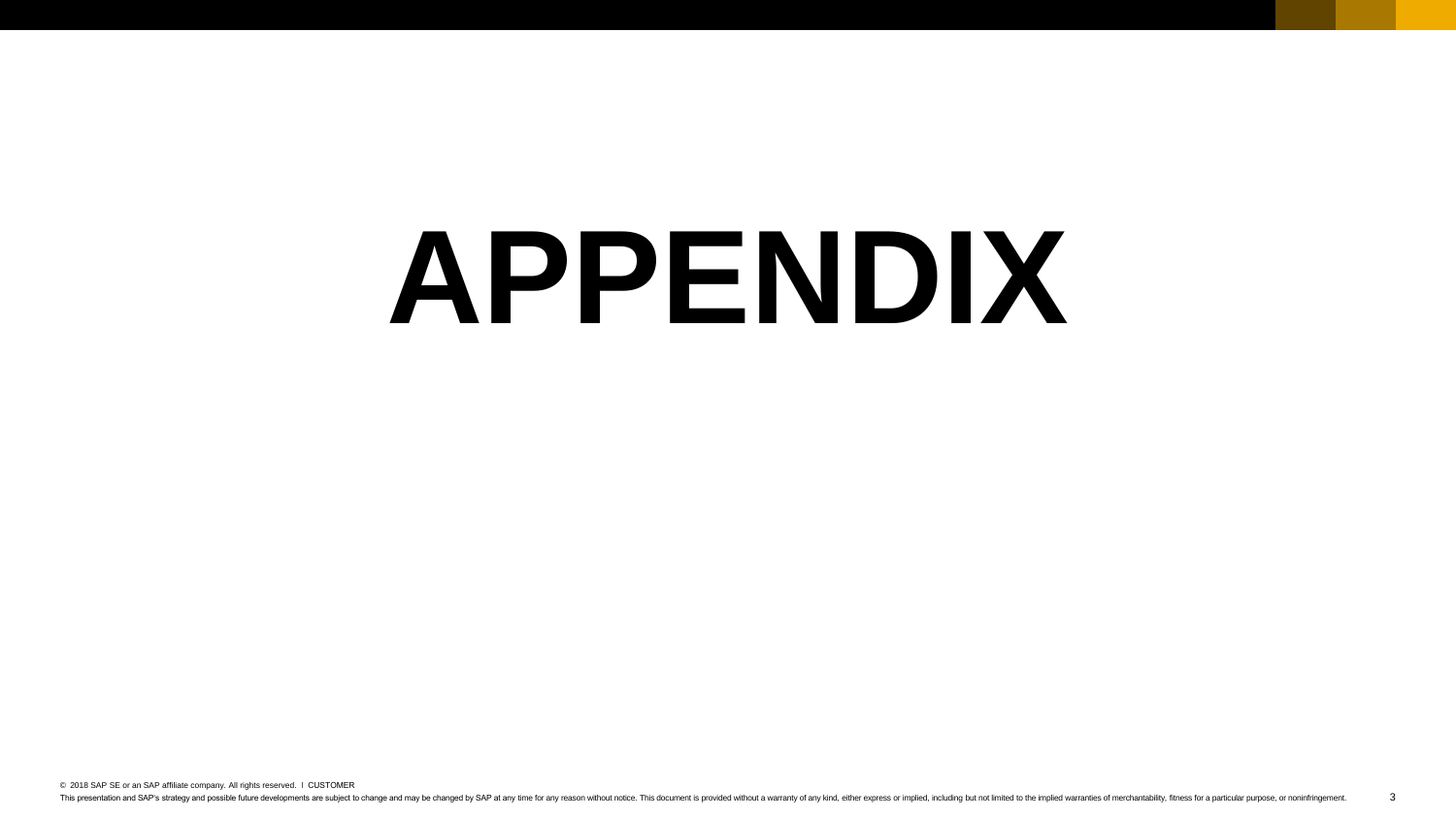Qualtrics features that drive the use cases

### **Qualtrics Intercept in Custom HTML**

**Embed Qualtrics Digital Intercept in custom HTML** Modules within SuccessFactors (example: Career Site Builder)

*Available Now*

### **Qualtrics Intercept Embeddable in Core SFSF Areas**

- **Embed Qualtrics Digital Intercept in core SFSF areas** via a Digital Command Center in SFSF
- **Create Digital Intercepts in Qualtrics and then easily** drop them into SFSF – allowing for productized feedback opportunities within SF Transactions

*Available Q4 '19 – H1 '20*

#### **SFTP Events to Qualtrics**

■ Automatically import employee data into Qualtrics Global Employee Directory to trigger LifeCycle Surveys (Onboarding, Exit, Leave)

*Available Now*

### **Direct API Integration to LifeCycle**

■ Use SFSF's Intelligent Services to trigger LifeCycle surveys from key employee events (from employee record or other transaction-based events)

*Available H1 '20*

### Digital Intercept **LifeCycle Events** And Global Directory **Constant Intervents**

### **SFTP Employee Data to Qualtrics**

Initiate or schedule the automatic import of employee data into Qualtrics Global Employee Directory with key employee info, metadata, and org hierarchy

*Available Now*

#### **Direct Integration to Qualtrics**

Utilize SF Intelligent Services to automatically sync key employee info, metadata, and org hierarchy with Qualtrics Global Employee Directory.

4

*Available H1 '20*

© 2018 SAP SE or an SAP affiliate company. All rights reserved. ǀ CUSTOMER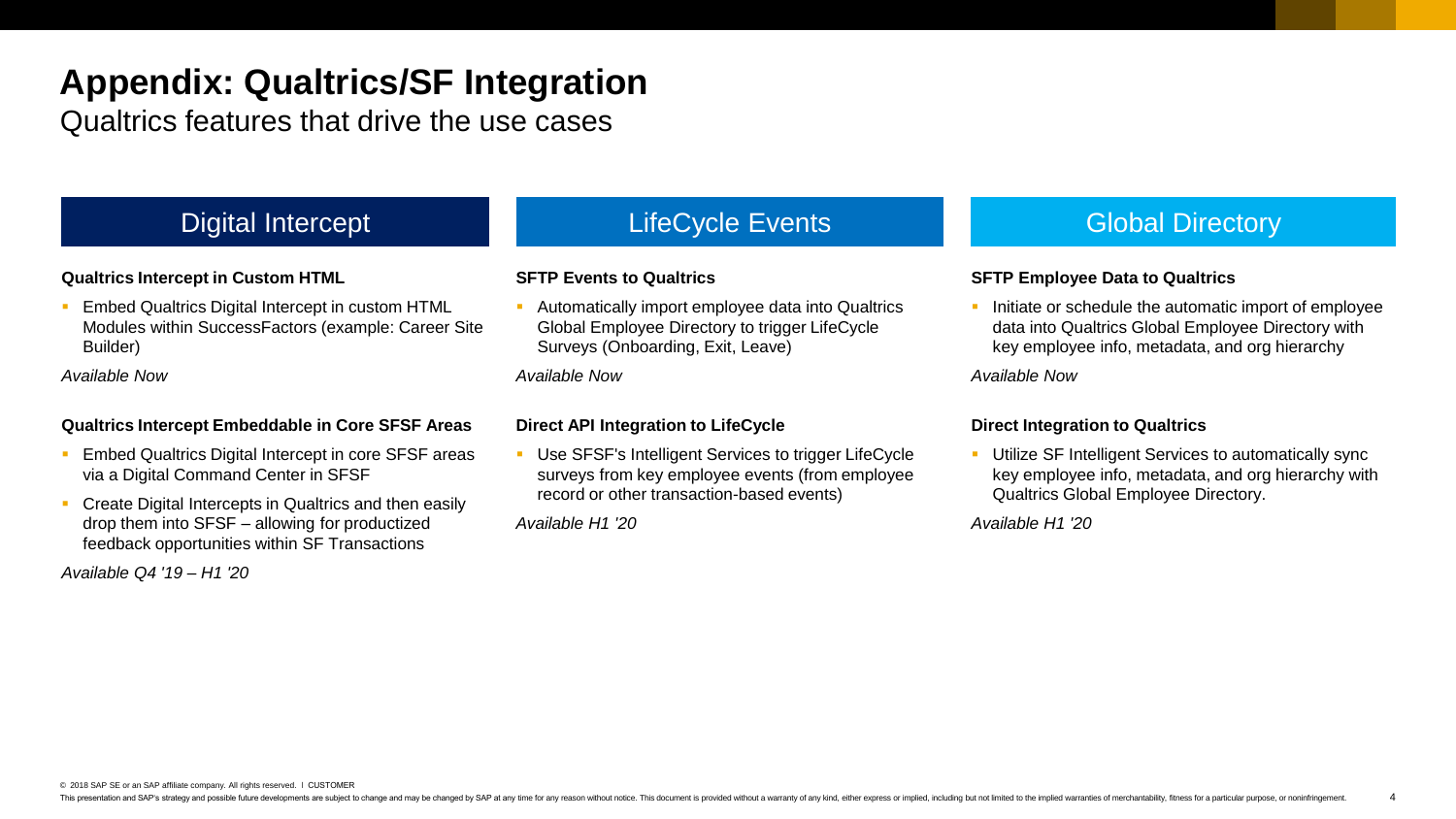Employee Engagement + Pulse SKU Benefits

### Available Today **Coming Soon**

#### **Easy Data Integration: SFTP Employee Data to Qualtrics**

- Scheduled file with:
	- Employee names, e-mails, & usernames
	- Employee data (location, gender, career level, performance data)
	- Organizational hierarchy (manager & organizational structure)

#### **Easy Data Integration: Direct Employee Data Integration to Qualtrics**

- **Direct Integration with real time updates for:** 
	- Employee names, e-mails, & usernames
	- Employee data (location, gender, career level, performance data)
	- Organizational hierarchy (manager & organizational structure)

*Available H1 '20*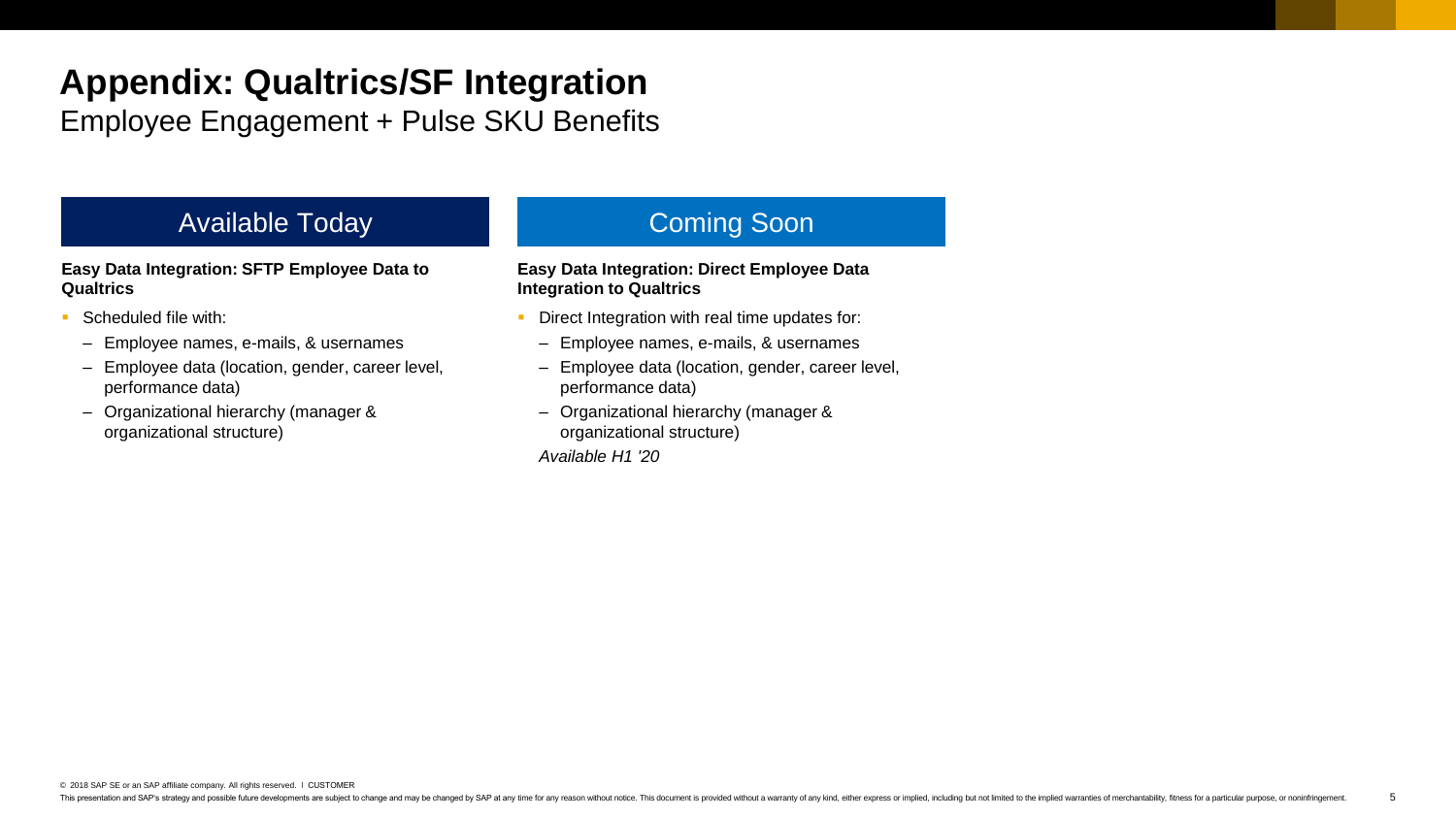Employee Onboarding SKU Benefits

### Available Today **Coming Soon**

**Easy Data Integration: SFTP Employee Data to Qualtrics**

- Scheduled file with:
	- Key Dates (*ie* Start Date allowing for 30/60/90 day touchpoints, 90 day manager evaluation)
	- Employee names, e-mails, & usernames
	- Employee data (location, gender, career level, performance data)
	- Organizational hierarchy (manager & organizational structure)

#### **Easy Data Integration: Intelligent Services LifeCycle Events**

- Direct integration, providing real-time data for events such as:
	- Pre-boarding status updates
	- Completing on-boarding tasks
	- Cross Boarding dates and tasks
	- *Available H1 '20*

### **Digital: Key Workflows**

- **EXEC** Lightweight capture of key workflow moments via digital intercept & embedded surveys
	- On-boarding documentation
	- IT Setup (receiving laptop, desk, phone)
	- Onboarding Trainings

*Available H1 '20*